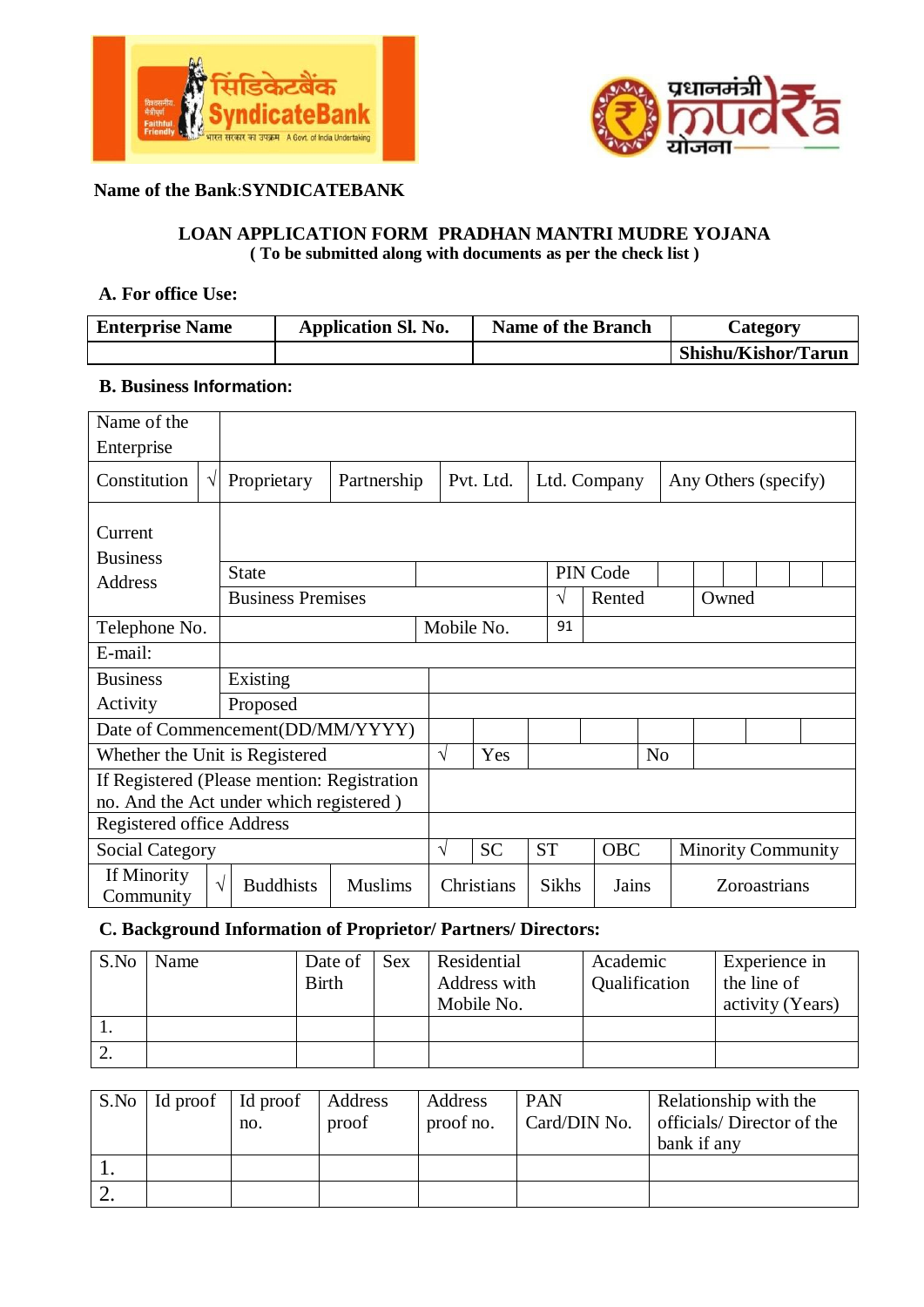### **D. Names of Associate Concerns and Nature of Association:**

| Names of<br>Associate<br>Concern | Address of<br>Associate<br>Concern | Presently<br>Banking with | Nature of<br>Association<br>Concern | Extent of Interest as a<br>Prop./Partner/ Director or Just<br><b>Investor in Associate Concern</b> |
|----------------------------------|------------------------------------|---------------------------|-------------------------------------|----------------------------------------------------------------------------------------------------|
|                                  |                                    |                           |                                     |                                                                                                    |
|                                  |                                    |                           |                                     |                                                                                                    |

# **E. Banking/Credit Facilities Existing: (In Rs.)**

| Type of                                                  | Presently                                                                                                 | Limit   | Outstanding   | Security | Asset          |  |  |  |
|----------------------------------------------------------|-----------------------------------------------------------------------------------------------------------|---------|---------------|----------|----------------|--|--|--|
| Facilities                                               | Banking with                                                                                              | Availed | As on $\dots$ | lodged   | classification |  |  |  |
|                                                          |                                                                                                           |         |               |          | status         |  |  |  |
| Savings Account                                          |                                                                                                           | N. A.   |               | N. A.    |                |  |  |  |
| <b>Current Account</b>                                   |                                                                                                           | N. A.   |               | N. A.    |                |  |  |  |
| Cash Credit                                              |                                                                                                           |         |               |          |                |  |  |  |
| Term Loan                                                |                                                                                                           |         |               |          |                |  |  |  |
| LC/BG                                                    |                                                                                                           |         |               |          |                |  |  |  |
| If banking with this bank, customer ID to be given here: |                                                                                                           |         |               |          |                |  |  |  |
|                                                          |                                                                                                           |         |               |          |                |  |  |  |
|                                                          | It is certified that our unit has not availed any loan from any other Bank / Financial Institution in the |         |               |          |                |  |  |  |

past and I/we am/are not indebted to any other Bank / Financial Institution other than those mentioned in column no. E above.

# **F. Credit Facilities Proposed: (In Rs.)**

| <b>Type of Facilities</b> | Amount | Purpose for which<br>Required | Details of Primary Security Offered<br>(with approx. value to be mentioned) |
|---------------------------|--------|-------------------------------|-----------------------------------------------------------------------------|
| <b>Cash Credit</b>        |        |                               |                                                                             |
| Term Loan                 |        |                               |                                                                             |
| LC/BG                     |        |                               |                                                                             |
| Total                     |        |                               |                                                                             |

# **G. In case of Working Capital: Basis of Cash Credit Limit applied: (In Rs.)**

| <b>Actual Sales</b> |       | Projected |                               |           |         |           |                            |        |
|---------------------|-------|-----------|-------------------------------|-----------|---------|-----------|----------------------------|--------|
| $FY-$               | $FY-$ | Sales     | Working<br>Cycle in<br>Months | Inventory | Debtors | Creditors | Promoter's<br>Contribution | Limits |
|                     |       |           |                               |           |         |           |                            |        |

#### **H. In case of Term loan requirements, the details of machinery/equipment may be given as under:**

| Type of                                               | Purpose   | Name of  | Total Cost of | Contribution being | Loan Required |  |  |
|-------------------------------------------------------|-----------|----------|---------------|--------------------|---------------|--|--|
| machine                                               | for which | Supplier | Machine       | made by the        | (Rs.)         |  |  |
| Equipment                                             | required  |          |               | promoters (Rs.)    |               |  |  |
|                                                       |           |          |               |                    |               |  |  |
|                                                       |           |          |               |                    |               |  |  |
|                                                       |           |          |               |                    |               |  |  |
|                                                       |           |          |               |                    |               |  |  |
| Repayment period with Moratorium period requested for |           |          |               |                    |               |  |  |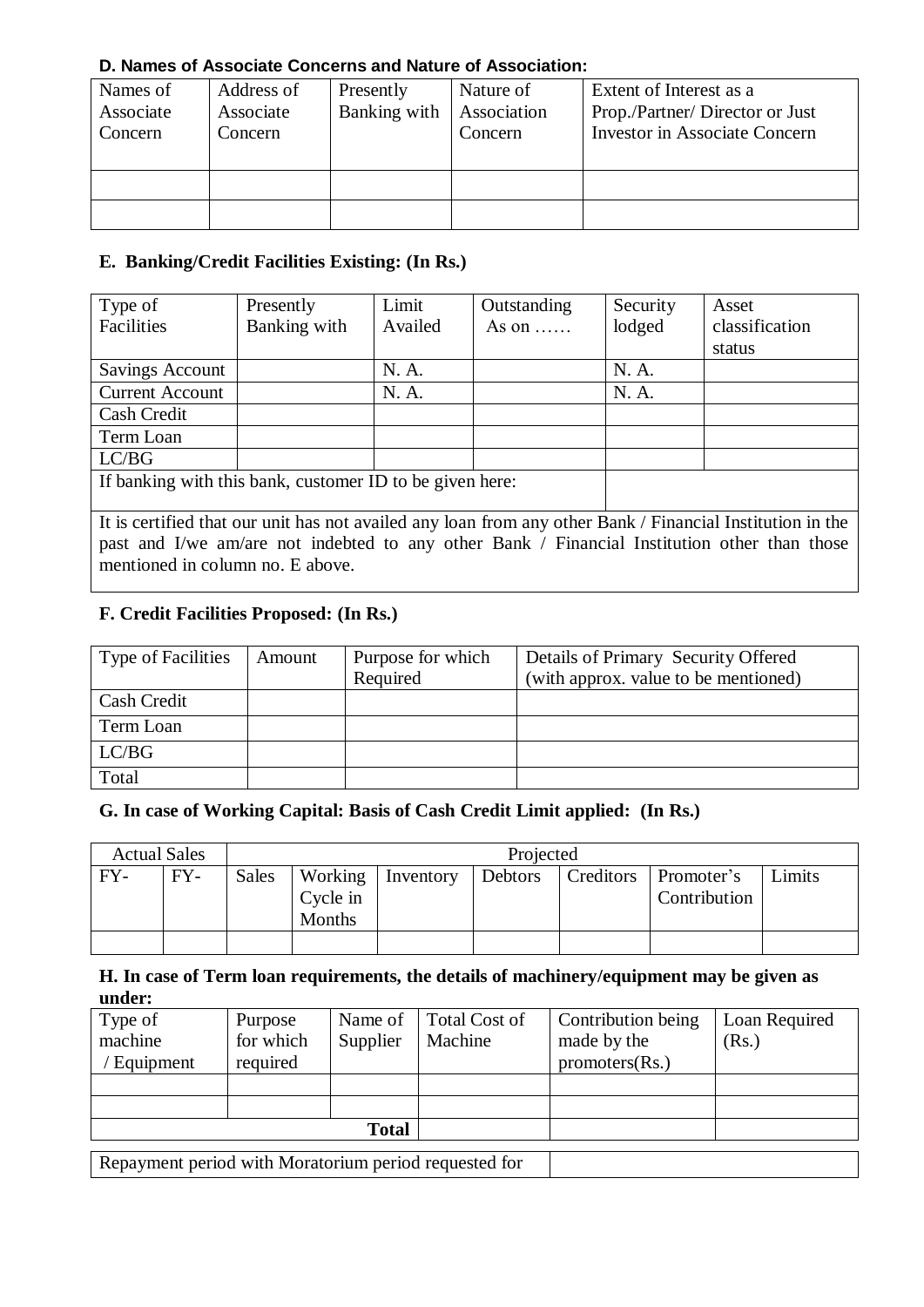## **I. Past Performance / Future Estimates: (In Rs.)**

| Past Performance / Future Estimates (Actual performance for two previous years, estimates for         |                                                                                              |             |              |                        |  |  |  |  |  |
|-------------------------------------------------------------------------------------------------------|----------------------------------------------------------------------------------------------|-------------|--------------|------------------------|--|--|--|--|--|
| current year and projections for next year to be provided for working capital facilities. However for |                                                                                              |             |              |                        |  |  |  |  |  |
|                                                                                                       | term loan facilities projections to be provided till the proposed year of repayment of loan) |             |              |                        |  |  |  |  |  |
|                                                                                                       | Past Year-II                                                                                 | Past Year-I | Present Year | Next Year (Projection) |  |  |  |  |  |
|                                                                                                       | (Actual)                                                                                     | (Actual)    | (Estimate)   |                        |  |  |  |  |  |
| Net Sales                                                                                             |                                                                                              |             |              |                        |  |  |  |  |  |
| Net Profit                                                                                            |                                                                                              |             |              |                        |  |  |  |  |  |
| Capital (Net)                                                                                         |                                                                                              |             |              |                        |  |  |  |  |  |
| Worth in case of                                                                                      |                                                                                              |             |              |                        |  |  |  |  |  |
| Companies)                                                                                            |                                                                                              |             |              |                        |  |  |  |  |  |

# **J. Status Regarding Statutory Obligations:**

|                                                   | Whether           | Remarks                   |
|---------------------------------------------------|-------------------|---------------------------|
|                                                   | Complied with     | (Any details in           |
| <b>Statutory Obligations</b>                      | (select Yes/No)   | connection with the       |
|                                                   | If not applicable | relevant obligation to be |
|                                                   | then select N. A. | given)                    |
| 1. Registration under Shops and Establishment Act |                   |                           |
| 2. Registration under MSME (Provisional /Final)   |                   |                           |
| 3. Drug License                                   |                   |                           |
| 4. Latest Sales Tax Return Filed                  |                   |                           |
| 5. Latest Income Tax Returns Filed                |                   |                           |
| 6. Any other Statutory dues remaining outstanding |                   |                           |

### **K. Declaration:**

I/We hereby certify that all information furnished by me/us is true, correct and complete. I/We have no borrowing arrangements for the unit except as indicated in the application form. There is/are no overdue / statutory due owed by me/us. I/We shall furnish all other information that may be required by Bank in connection with my/our application. The information may also be exchanged by you with any agency you may deem fit. You, your representatives or Reserve Bank of India or Mudra Ltd., or any other agency as authorised by you, may at any time, inspect/ verify my/our assets, books of accounts etc. in our factory/business premises as given above. You may take appropriate safeguards/action for recovery of bank's dues.

| <b>Space for Photo</b>                                                    | <b>Space for Photo</b> | <b>Space for Photo</b> |  |  |  |  |  |
|---------------------------------------------------------------------------|------------------------|------------------------|--|--|--|--|--|
|                                                                           |                        |                        |  |  |  |  |  |
| (Signatures of Proprietor/partner/ director whose photo is affixed above) |                        |                        |  |  |  |  |  |
|                                                                           |                        |                        |  |  |  |  |  |

Date:

|--|